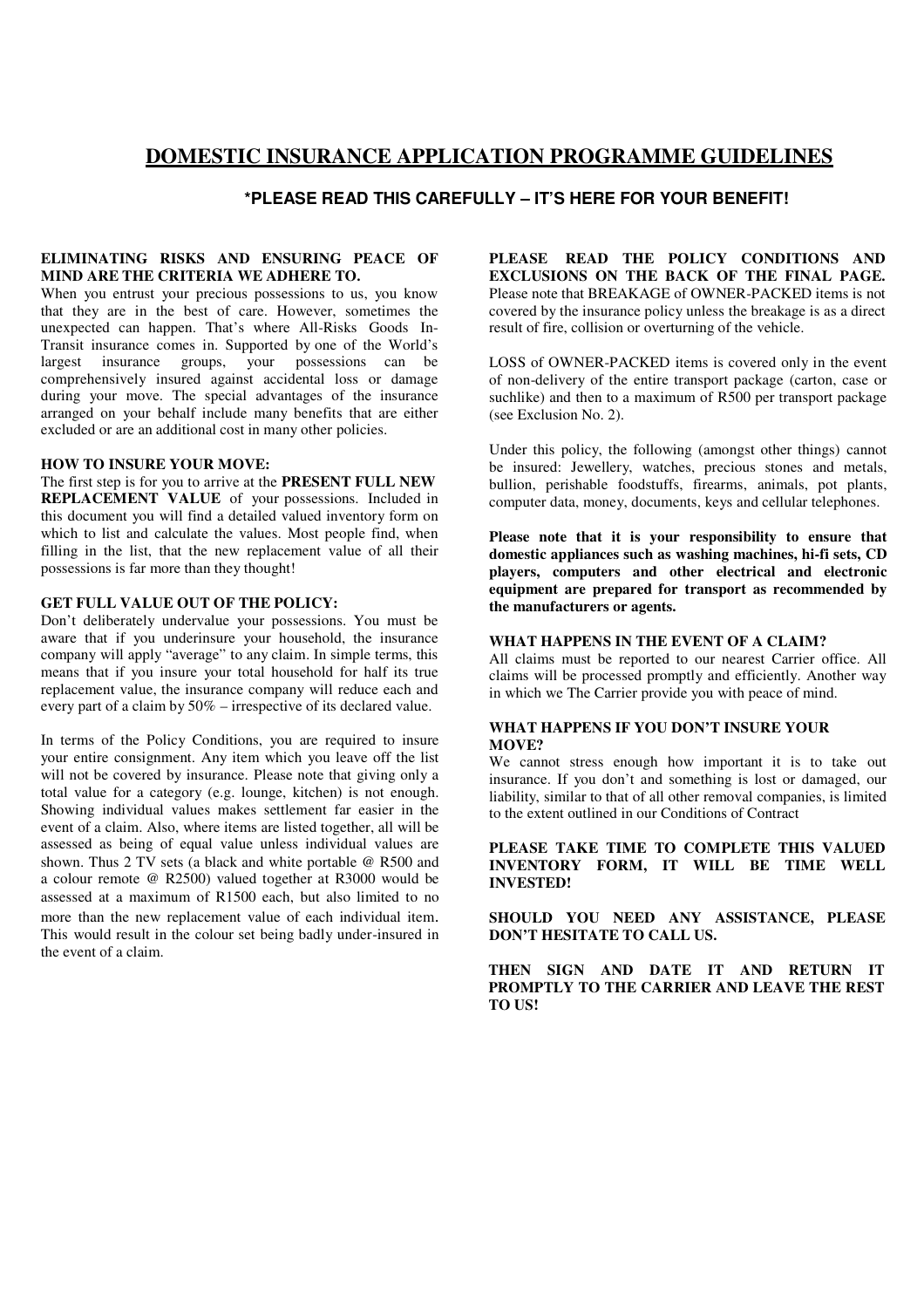### *PLEASE KEEP IN A SAFE PLACE*

# DOMESTIC / OFFICE & COMMERCIAL INSURANCE TERMS & CONDITIONS

**General conditions applicable to all Sections attaching to and forming part of Marine Open Policy issued by, THE INSURER in the name of THE CARRIER and/or other furniture removers, as may be agreed to from time to time.** The following terms, clauses and conditions form the basis of the insurance contract **between the Carrier's customer (the Insured) and Insurers** subscribing hereto and are deemed to be incorporated into insurance documentation issued.

#### **OPERATIVE CLAUSE**

Subject to the terms, exceptions and conditions and in consideration of and conditional upon the prior payment of the premium by or on behalf of the insured and receipt thereof by or on behalf of the Insurer, the Insurer agrees to indemnify or compensate the insured by payment or at the option of the Insurer, by replacement, reinstatement or repair in respect of the cover provided occurring during the period of insurance and as otherwise provided up to the sums insured. **PROPERTY INSURED**

Household Goods and Personal Effects, Office and/or Factory Furniture and Equipment and related commercial goods, Antiques, Fine Arts, Motor Vehicles, Motor Cycles, Motor Quads, Boats, Campers and Trailers as itemized and valued on the insurance application form and supporting documentation.

# **COVER PROVIDED**

### **1. All risks conditions:**

All Risks of physical loss or damage subject to the version of the following London Institute Clauses current at the time of commencement of transit:- Cargo (A), War, Strikes, Classification, Insolvency Exclusion Amendment, Radioactive Contamination Exclusion Bio-Chemical Exclusion. For the purposes of general average contribution and salvage charges recoverable hereunder, the effects insured shall be deemed to be insured for their full contributory value. **Riot cover – Republic of South Africa:**

In respect of goods in transit or in storage, insurance cover is arranged separately under a South African Special Risks Insurance Association special risks policy for the risks of riot, strike, public disorder and terrorism, as more particularly defined in such policy.

#### **Geographical limits**

Worldwide including all transshipment storage as original.

Please note that not all warehouses are equipped with sprinkler systems.

### **Observance of policy terms**

The liability of the Insurers is conditional on the observance of the policy terms by the insured and/or the Carrier. Any proposal and declaration made by the insured are the basis of and form a part of the policy.

### **EXCLUSIONS**

This insurance does not cover

- 1. Breakage, scratching, denting, chipping, staining and tearing of owner packed effects unless directly caused by fire, collision or overturning of transporting land conveyance.
- 2. Missing items from owner packed cartons, suitcases etc. unless caused by fire, collision, or overturning or derailment of transporting land conveyance. However to include non-delivery of an entire transport package (carton, case or suchlike) but limited to a maximum of R 500 per transport package.
- 3. Loss/damage caused by gradual deterioration, wear and tear, atmospheric climatic conditions (including rust, corrosion and the action of light), infestation (rodents, moth, insects), mildew, inherent vice. Electrical, electronic and mechanical derangement not directly attributable to external visible damage.
- 4. Loss of cash, money, bank notes, stocks and other personal documents, stamps, deeds, travelers cheques, precious stones, precious metals, bullion, jewellery, watches, cellular telephones, iPads, tablets, eReaders, kindles, laptops and articles of a similar nature. All keys to be retained by the client.
- 5. Depreciation in value of any item when such depreciation arises as the result of a peril insured hereunder, or arising from inadequate or substandard repairs or restoration of a damaged item.
- 6. Loss of or damage to an automobile while being driven under its own power except while on premises of the carrier or port or while being driven by an authorized driver who is an employee of the freight forwarder or his agent in direct furtherance of the transit.

7. Loss or damage to automobiles

− Unless the forwarder and the owner both agree and sign a "vehicle condition report" or similar document stating the condition of the automobile both prior to and post shipment.

− When the automobile exceeds 5 years of age unless declared to Insurers and any additional premium is agreed and paid prior to shipment.

- 8. Automobile non-factory installed accessories not specifically declared and valued for insurance. Goods packed in automobiles are not covered.
- 9. Loss or damage caused by radiation or radioactive contamination.
- 10. Loss, damage or expenses caused by delay.
- 11. Perishable foodstuffs, animals, firearms, ammunition, explosives, paints, poisons, pot plants, plants, computer data and articles of similar nature.
- 12. Items having no market value (such as but not limited to, photographs,
- family albums, newspaper clippings, technical/research papers).
- 13. Pre-existing damage.
- 14. Wrinkling of clothing and/or other items of fabric.
- 15. Loss or damage caused by any acts of governments, customs authorities, customs inspections and confiscation.
- 16. Appliance preparation:
	- − Loss or damage to appliances/equipment not prepared for transport in accordance with the manufacturers recommendations.
	- − Servicing/re-servicing and/or tuning of articles or appliances, musical instruments etc.

17. Loss or damage following:

- − The dismantling and/or assembling of unit-furniture, fitments or fittings or taking down of curtaining.
- The disconnecting or reconnecting of appliances, fittings or equipment.
- − The removal or laying of fitted floor coverings
- 18. Any loss or damage, costs or additional charges that may arise where:
	- It is the Insured's responsibility to:
	- − Ensure that nothing is taken away in error or left behind.
	- Secure their goods at the departure and destination points by being present or by having a representative.
	- − Adequately prepare and stabilize appliances and equipment prior to their removal.
- 19. Standard South African Insurance Association exceptions:
	- In respect of transit and storage risks within the Republic of South Africa as constituted on 1 January 1976
		- A. This policy does not cover loss of or damage to property related to or caused by:
			- i.civil commotion, labour disturbances, riot, strike, lock-out or public disorder or any act or activity which is calculated or directed to bring about any of the above;
			- ii.war, invasion, act of foreign enemy, hostilities or warlike operations (whether war be declared or not) or civil war.
		- iii.mutiny, military rising, military or usurped power, martial law or state of siege, or any other event or cause which determines the proclamation or maintenance of martial law or state of siege; insurrection, rebellion or revolution
		- iv.any act (whether on behalf of any organization, body or person, or group of persons) calculated or directed to overthrow, or influence any State or Government, or any provincial, local or tribal authority with force, or by means of fear, terrorism or violence;
		- v.any act which is calculated or directed to bring about loss or damage in order to further any political aim, objective or cause or to bring about any social or economic change, or in protest against any State or Government, or any provincial, local or tribal authority, or for the purpose of inspiring fear in the public, or any section thereof.
		- vi.any attempt to perform any act referred to in clause (iv) or (v) above.
		- vii.the act of any lawfully established authority in controlling, preventing, suppressing or in any other way dealing with any occurrence referred to in clause  $(i)$ ,  $(ii)$ ,  $(iii)$ ,  $(iv)$ ,  $(v)$  or  $(vi)$  above.
		- viii. If the Insurers allege that by reason of clause (i), (ii), (iii), (iv), (v), (vi) or of this Exception, loss or damage is not covered by this Policy, the burden of proving the contrary rests on the insured.

 B. This policy does not cover loss or damage caused directly or indirectly or through or in consequence of any occurrence for which a fund has been established in terms of War Damage Insurance and Compensation Act, 1976 (No. 85 of 1976), or any other similar Act operative in any of the Republics to which this policy applies.

### **PLEASE SIGN BELOW AS AN INDICATION THAT YOU UNDERSTAND AND ACCEPT OUR INSURANCE CONDITIONS**

CLIOTE BEFERENCE NO:

| CLIE<br>. זר<br>. .<br>'N<br>alNP<br>,,, |  |
|------------------------------------------|--|
|                                          |  |